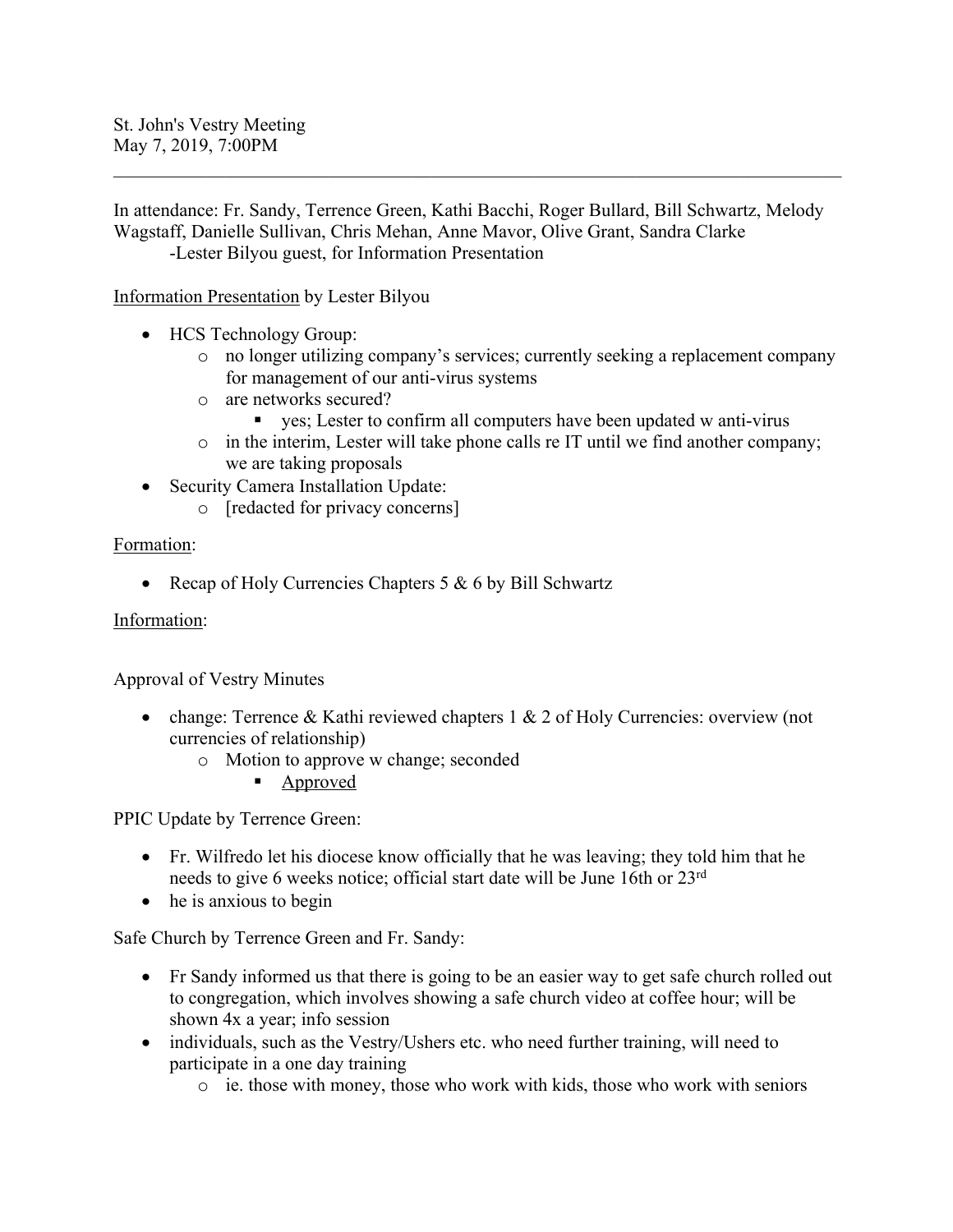- Trainings are offered by diocese at certain times of the year; individuals would need to sign up in advance
- Fr. Sandy reiterated that safe church means: exposing individuals to open their eyes so you can make sure that everyone here, elders, youth, etc. have a safe place to be; being proactive rather than reactive
- re Betania & Epiphany and whether it applies to them:
	- o it should apply, but not by our control; their Vestry/leadership needs to initiate;
- when will policy be implemented for child care volunteers?
	- o teens not allowed unless they go thru full safe church training
	- o will have to check age requirements
	- o Anne would like Mattie to pull a list of door people who are safe church trained
	- o no upper age cut off; individuals just need safe church training

Treasurer's Report by Chris Mehan:

- on average we are flat;
- undesignated endowment income
- over budget on pledges;
- where we are hurting: budget for use of facilities
	- o thinks a tenant is a couple months behind on rent; contract issue
	- o other tenant may have fallen behind
- Saved money on not paying rector salary;
	- o consider a thank you to Fr Eddy, Ives and Sandy
- Vestry program over budget: \$6,200; fellowship over \$1,000
	- o farewell event for Fr. Jim: budget over \$2,500
		- issue with amount of catering costs
		- to follow up with Jane and Jackie re invoices
	- o overage on fellowship
- bill total for quarter: gas/electric \$41,000 over budget (issues with back up burners)
	- o will offset gain with Fr Jim's salary
- Chris to follow up via email w spreadsheet
- Question regarding party rentals:
	- o are we denying all inquiries?
		- new policy: only refusing after hours parties
		- if Dante is on staff, with no overtime, party is OK

## Coffee Hour Parish Presentation:

- Vestry update
- $\bullet$  tentatively June 16th, update  $+$  introduction of Wilfredo

Personnel Discussion:

- Executive session
	- o motion for Vestry to go into Executive Session
		- moved, seconded; Approved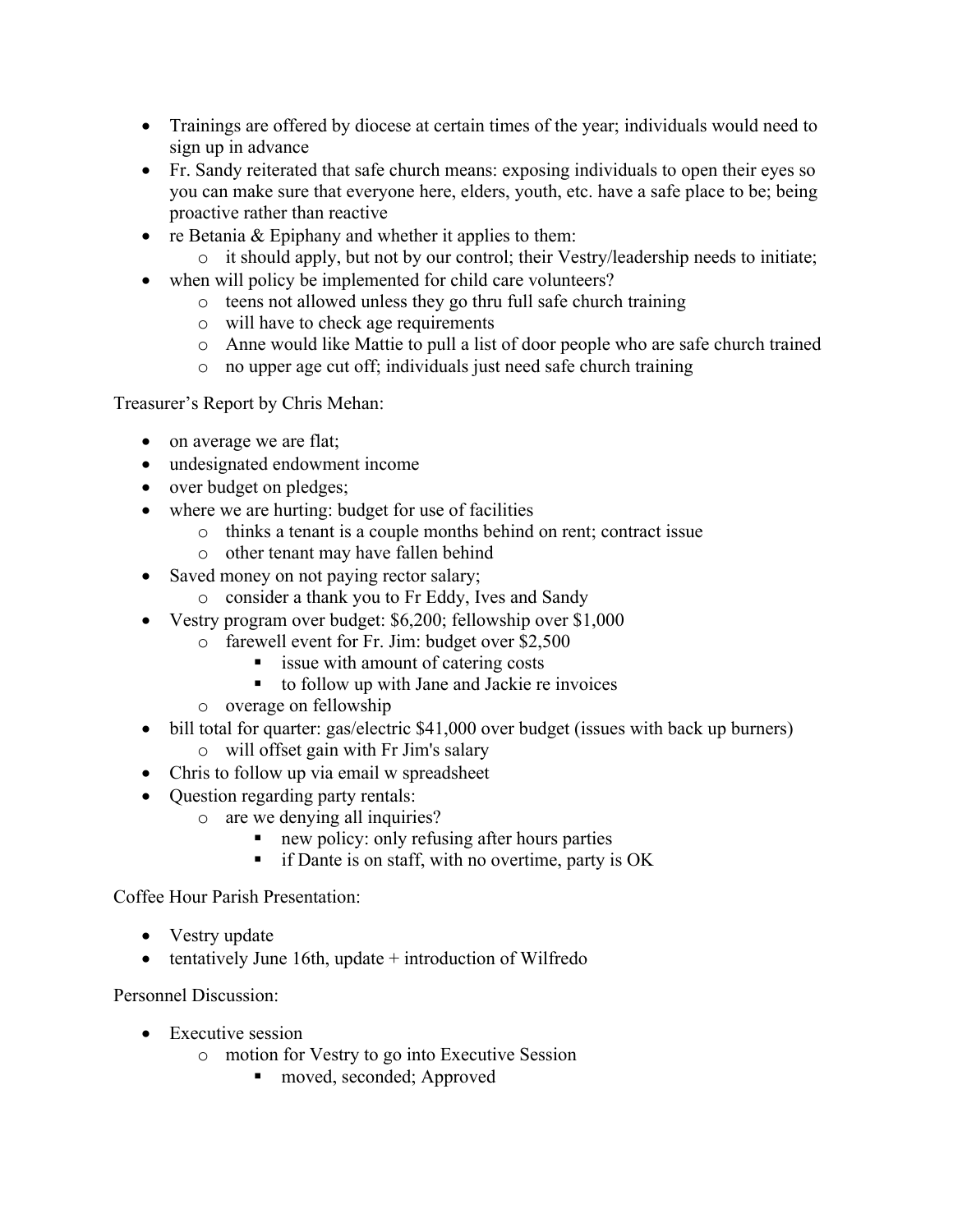--Vestry entered into Executive Session for Personnel Discussion--

- o motion for Vestry to go back into regular session
	- moved, seconded; Approved

# Discussion

Rectory Work:

- Fr. Wilfredo and wife will be residing in their co-op; Rectory now available
- now looking at an Aug 1st timeline for work that needs to be done; focus on necessities (especially interior work)
- renting rectory?
	- o if so, we should consider families who may have children starting school in September
- Terrence to send around proposals for work that we can start getting done now o roof; landscapers; tree work on possible dead trees

Communications and Welcoming Plan for Father Wilfredo:

- seeking volunteers to head;
- reminder that this is a PPIC position with the potential for being a Rector in the future, at that point bishop would come in and seat him
	- o suggest we do a nice coffee hour/happy hour
- women's group to handle welcome/father's day because men are handling mother's day
- Terrence suggested that he meet the staff prior to welcome
- re new administrator position: Wilfredo would like to have some time with working with Jane first; Jane has drafted a job posting for administrative position

Reflection of Easter by Members of the Vestry:

- good feedback;
- official numbers: Palm Sunday: 125, Maundy Thursday services: 90; Good Friday: 80; Holy Saturday 90; Easter at 10:15AM: 192;
- lots of thought and preparation put into place; clear and obvious that a lot of work was put into it
- template program can be re-used;
- Holy Saturday thoughts with all the churches in Stamford present: disappointed we didn't see more individuals;
- not great children attendance; suggestion that we could have incorporated children more o suggestion to bring out the "faces" artwork by the children a few years ago

Discussion re health issues of a parishioner:

• [redacted for privacy concerns]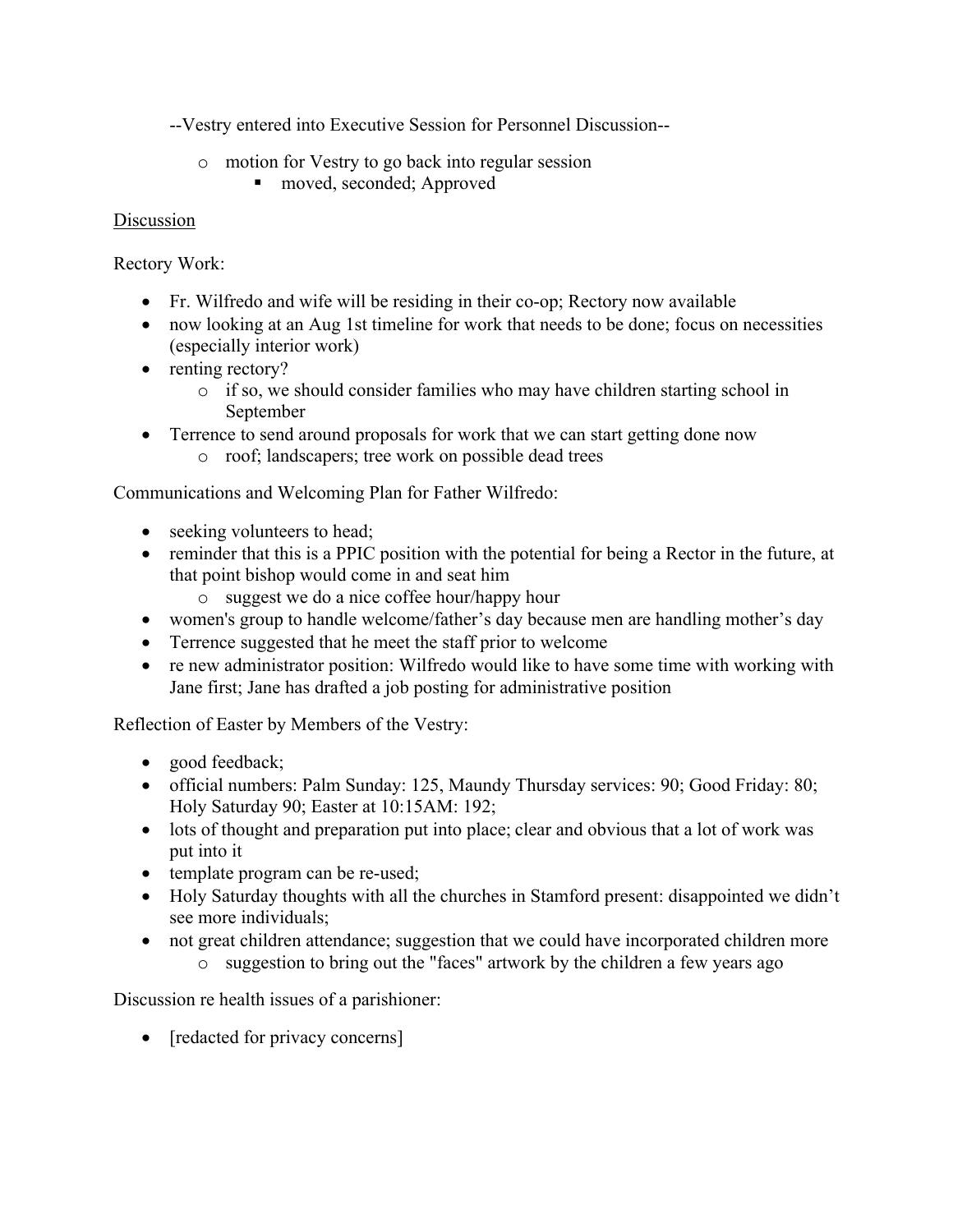## Decision

Landscaping for Rectory/Church:

- have been taking proposals; historically, we have had a landscaper who takes care of rectory & cemetery; individual was given that role two rectors ago
- issue: he's not licensed, so we own any issue that may occur, we can't own that any longer
- decision to get proposals and give landscaper until July 31st; he has also been invited to bid on the job if he's licensed
- Olive informed Vestry that there is a line on the back of the Rectory's property that borders a wildlife sanctuary; any new landscaper needs to be aware

## Other Parish Business and Concerns

Olive Grant's Community Pathway Report:

- hand out provided;
- March 16th: introduction re liaison position; two biannual meetings: one in May, one in the Fall
- Hospitality committee suggestions; men's breakfast inquiry, when it can be started up again, Mother's Day breakfast suggested
- Newcomer's ministry: disappointment in attendance of events; Olive suggested new method
- Outreach: Inspirica dinners, Homes for the Brave
- Haiti: school  $\&$  clinic progressing; visit not possible due to political unrest; successful fundraiser
- Women's Group: growing in membership, events;
- Easter basket success, gratitude for baskets and delivery
- Women's conference update
- United Thank Offering Boxes: great response this year

Check:

- \$5,000 for mission and ministry for UCONN Stamford, from the Episcopal Church, national church
- need to create an account within our own system to house the check
- asking for permission to set up account that will be drawn on by Fr. Sandy and Rev. Mark Lingle
- new financial line item; needs to be able to flow over because UCONN Academic year starts August / September
- Motion: to set up a new mission and ministry account for UCONN Stamford campus ministry, with the money deposited from the donation from Episcopal Church, to be drawn upon by Fr. Sandy and Rev Mark Lingle;
	- o Seconded;
	- o Further Discussion: